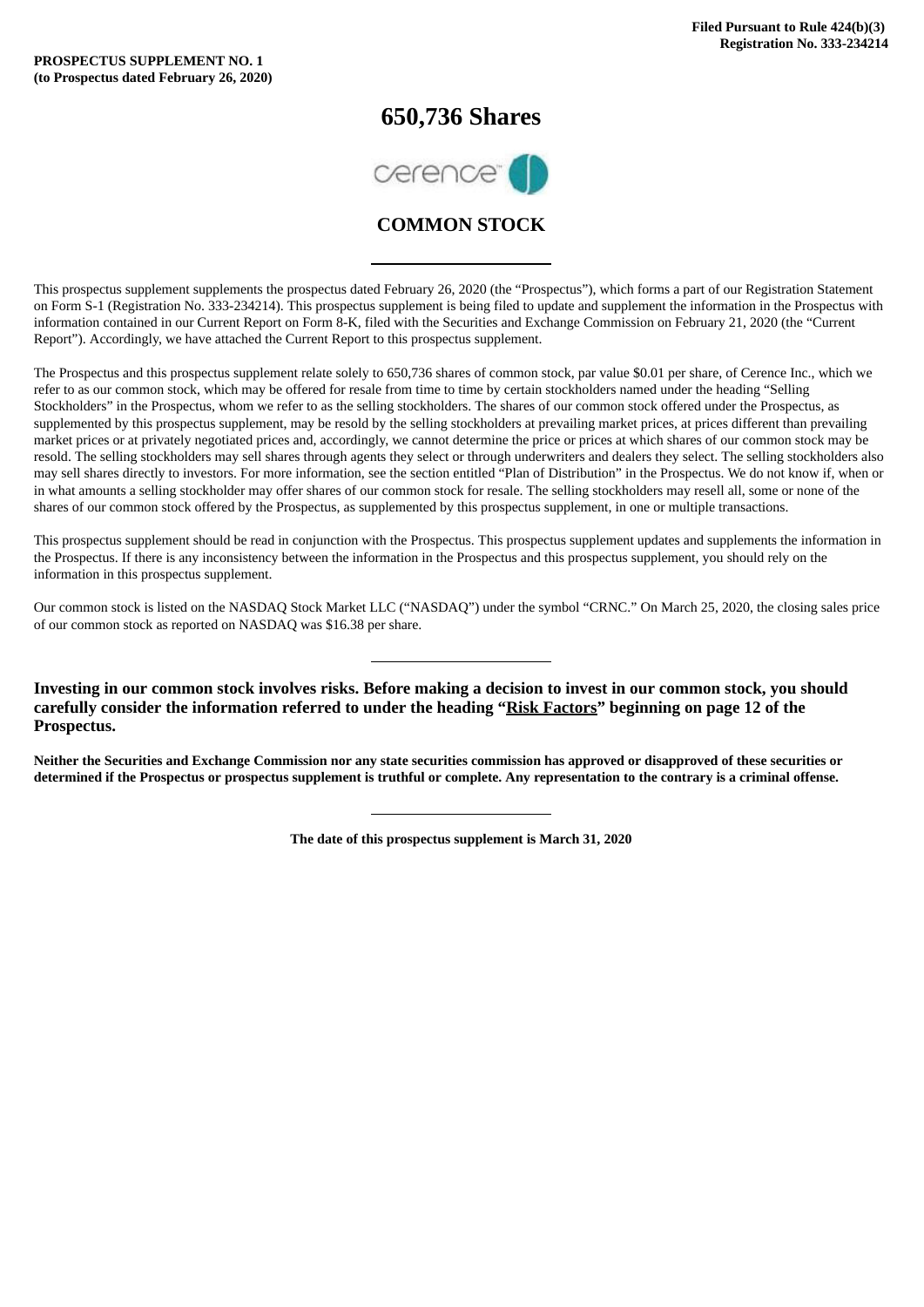## **UNITED STATES SECURITIES AND EXCHANGE COMMISSION**

**WASHINGTON, D.C. 20549**

## **FORM 8-K**

**CURRENT REPORT PURSUANT TO SECTION 13 OR 15 (d) OF THE SECURITIES EXCHANGE ACT OF 1934**

**Date of Report (Date of earliest event reported): February 20, 2020**

# **CERENCE INC.**

**(Exact name of registrant as specified in its charter)**

**Delaware 001-39030 83-4177087 (State or other jurisdiction of incorporation)**

**(Commission File No.)**

**15 Wayside Road Burlington, Massachusetts 01803 (Address of principal executive offices) (Zip Code)**

**(IRS employer Identification No.)**

**(781) 565-5000**

**(Registrant's telephone number, including area code)**

Check the appropriate box below if the Form 8-K filing is intended to simultaneously satisfy the filing obligation of the registrant under any of the following provisions:

☐ Written communications pursuant to Rule 425 under the Securities Act (17 CFR 230.425)

 $\Box$  Soliciting material pursuant to Rule 14a-12 under the Exchange Act (17 CFR 240.14a-12)

☐ Pre-commencement communications pursuant to Rule 14d-2(b) under the Exchange Act (17 CFR 240.14d-2(b))

 $\Box$  Pre-commencement communications pursuant to Rule 13e-4(c) under the Exchange Act (17 CFR 240.13e-4(c))

Securities registered pursuant to Section 12(b) of the Act:

| Title of each class            | Trading<br>Symbol(s) | Name of each exchange<br>on which registered |
|--------------------------------|----------------------|----------------------------------------------|
| Common stock, \$0.01 par value | <b>CRNC</b>          | The NASDAO Stock Market LLC                  |

Indicate by check mark whether the registrant is an emerging growth company as defined in Rule 405 of the Securities Act of 1933 (§230.405 of this chapter) or Rule 12b-2 of the Securities Exchange Act of 1934 (§240.12b-2 of this chapter).

Emerging growth company  $\boxtimes$ 

If an emerging growth company, indicate by check mark if the registrant has elected not to use the extended transition period for complying with any new or revised financial accounting standards provided pursuant to Section 13(a) of the Exchange Act. □